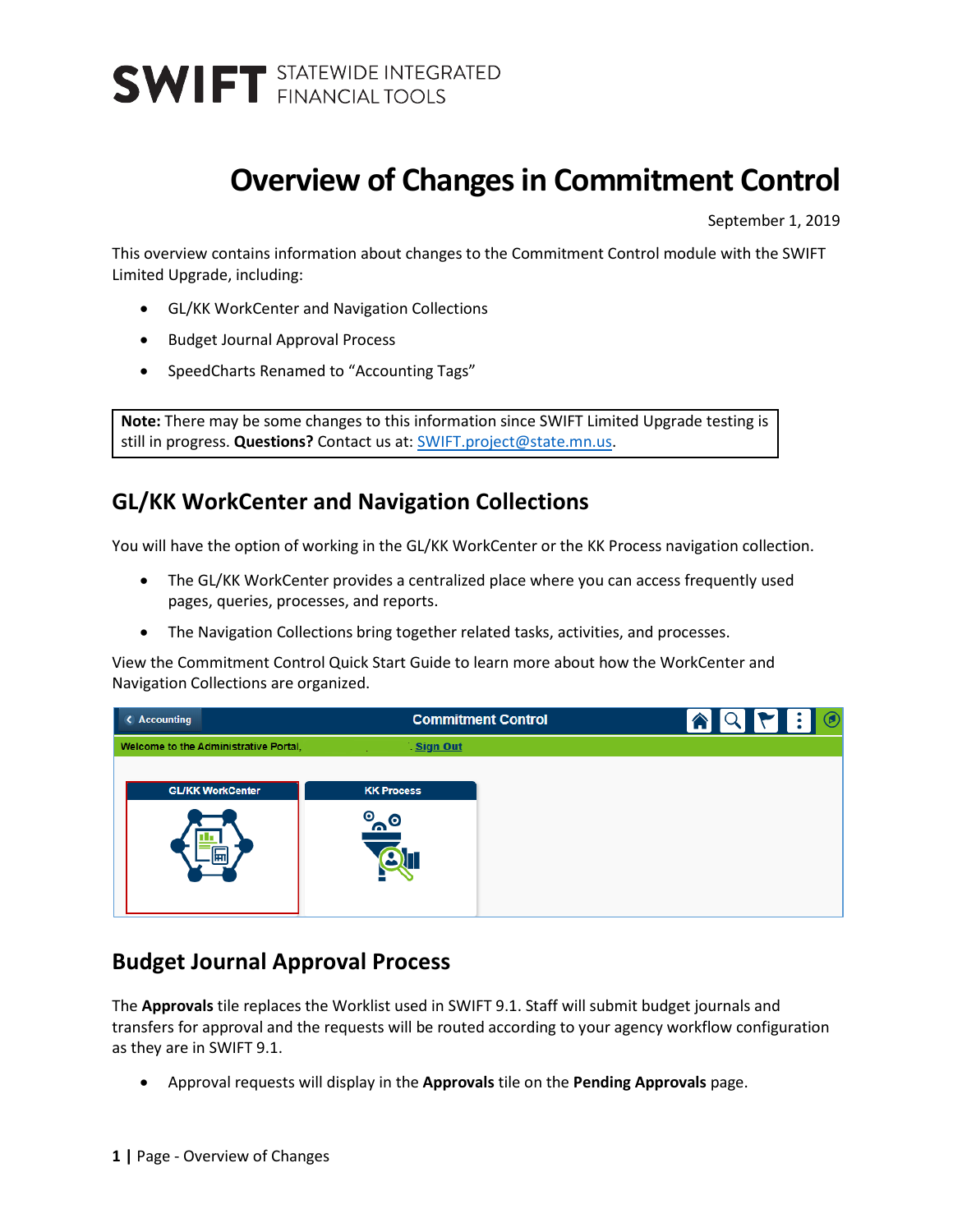# **SWIFT** STATEWIDE INTEGRATED

|    | < My Homepage                              |                                          | <b>Pending Approvals</b>                               | $\bullet \; \bullet \; \bullet \; \bullet$ |                                |
|----|--------------------------------------------|------------------------------------------|--------------------------------------------------------|--------------------------------------------|--------------------------------|
| ⊕  | View By Type<br>All                        | $\blacktriangleright$<br>13 <sup>°</sup> | ₹                                                      |                                            |                                |
| 遍  | Credit Invoice                             | $\circledR$                              | <b>KK Budget Transfer</b><br><b>KK Budget Transfer</b> | MN001 / 0004271248 / 2018-12-04 / 0        | 2 rows<br>Routed<br>12/04/2018 |
| 最  | Journal Entry<br><b>KK Budget Transfer</b> | $\odot$<br>$\sqrt{3}$                    | <b>KK Budget Transfer</b><br>$\sqrt[3]{n}$             | MN001 / 0004271252 / 2018-12-05 / 0        | Routed<br>12/05/2018           |
| B  | <b>KK Journal Approval</b>                 | $\left( 1\right)$                        |                                                        |                                            |                                |
| E. | Purchase Order                             | $\circledast$                            |                                                        |                                            |                                |

• Approvers will select the journal on the **Pending Approvals** page and drill down to the journal to approve or deny the request.

| <b>Summary</b>             |   |                        |                       |
|----------------------------|---|------------------------|-----------------------|
| <b>Business Unit MN001</b> |   |                        | Journal ID 0004271248 |
| Journal Date 12/04/18      |   | Year / Period 2019 / 6 |                       |
| Ledger Group KK_APPROP     |   | Entered On 12/04/18    |                       |
| <b>Entered by</b>          |   |                        | View Budget Transfer  |
| <b>Approver Comments</b>   |   |                        |                       |
|                            | Λ |                        |                       |
|                            | w |                        |                       |

• Approvers will approve or deny requests on the **Approve** tab of the journal as they do in SWIFT 9.1.